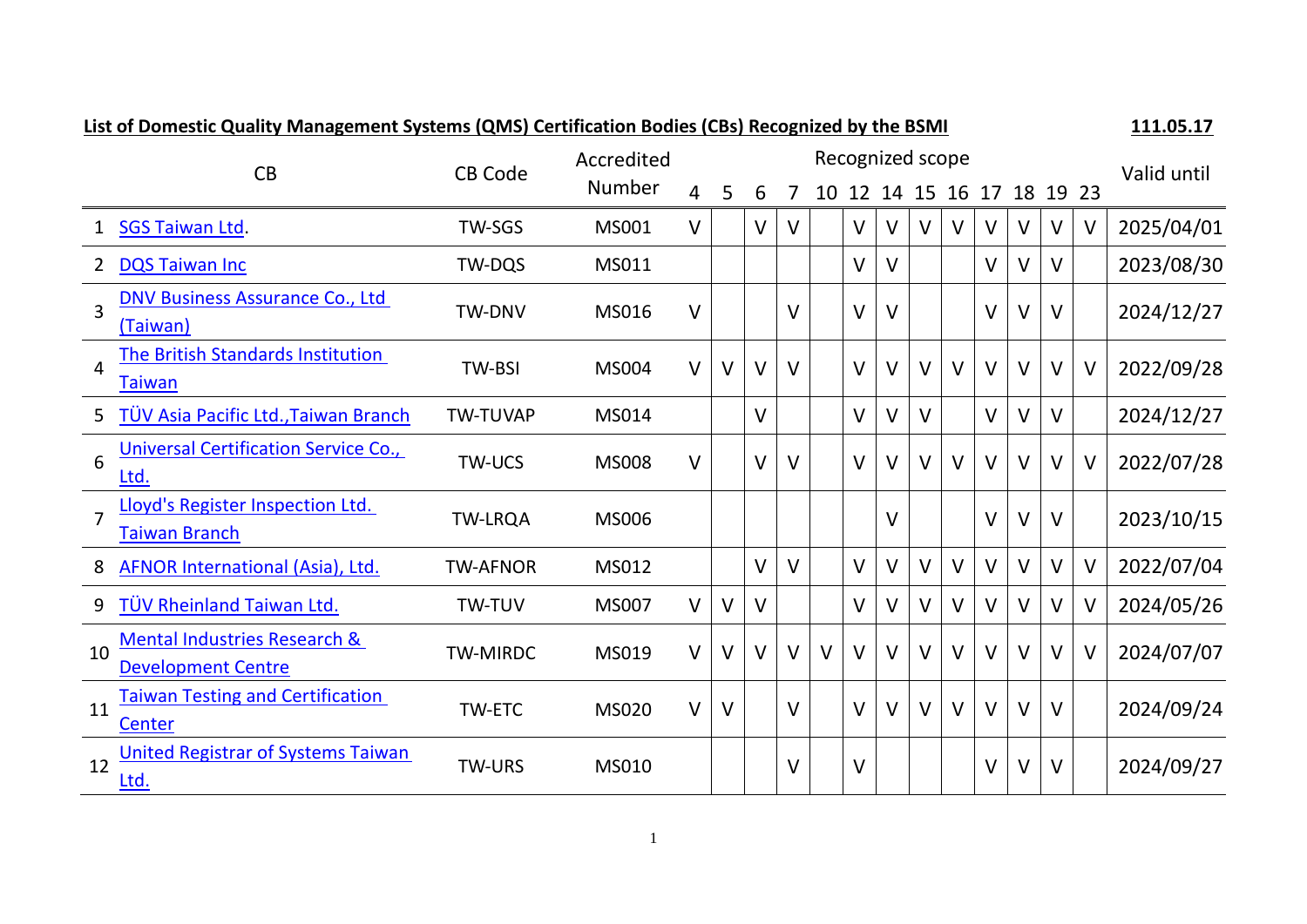| CB |                                                                      | <b>CB Code</b>   | Accredited    |                |   | Valid until |        |    |        |        |        |        |        |        |          |        |            |
|----|----------------------------------------------------------------------|------------------|---------------|----------------|---|-------------|--------|----|--------|--------|--------|--------|--------|--------|----------|--------|------------|
|    |                                                                      |                  | <b>Number</b> | $\overline{4}$ | 5 | 6           |        | 10 | 12     | 14     |        | 15 16  | 17     |        | 18 19 23 |        |            |
| 13 | <b>ARES International Certification</b><br>Co., LTD.                 | <b>TW-ARES</b>   | MS017         | V              |   |             |        |    | V      | $\vee$ |        |        | $\vee$ | $\vee$ | V        | $\vee$ | 2025/03/24 |
| 14 | <b>Bureau Veritas Certification</b><br>(Taiwan)                      | TW-BV            | MS003         |                |   |             | $\vee$ |    | $\vee$ | $\vee$ | V      |        | $\vee$ | $\vee$ | $\vee$   |        | 2022/09/05 |
| 15 | <b>Taiwan Electric Research &amp; Testing</b><br><b>Center</b>       | <b>TW-TERTEC</b> | MS025         |                |   |             |        |    |        |        |        |        |        |        | $\vee$   |        | 2023/06/27 |
|    | 16 BellCERT Asia , Ltd.                                              | TW-BA            | <b>MS024</b>  |                |   |             |        |    | $\vee$ | $\vee$ |        |        | $\vee$ | $\vee$ | $\vee$   |        | 2022/12/06 |
| 17 | <b>Master Quality Certification Service</b><br>Co., Ltd.             | <b>TW-MQCS</b>   | <b>MS023</b>  |                |   |             |        |    | $\vee$ | $\vee$ | $\vee$ | $\vee$ | $\vee$ | $\vee$ | $\vee$   | $\vee$ | 2023/06/27 |
| 18 | TÜV SÜD Asia Ltd. Taiwan<br><b>Branch (Management Service Dept.)</b> | <b>TW-TUVSUD</b> | <b>MS028</b>  |                |   |             |        |    |        | V      |        |        | $\vee$ | $\vee$ | $\vee$   |        | 2023/05/11 |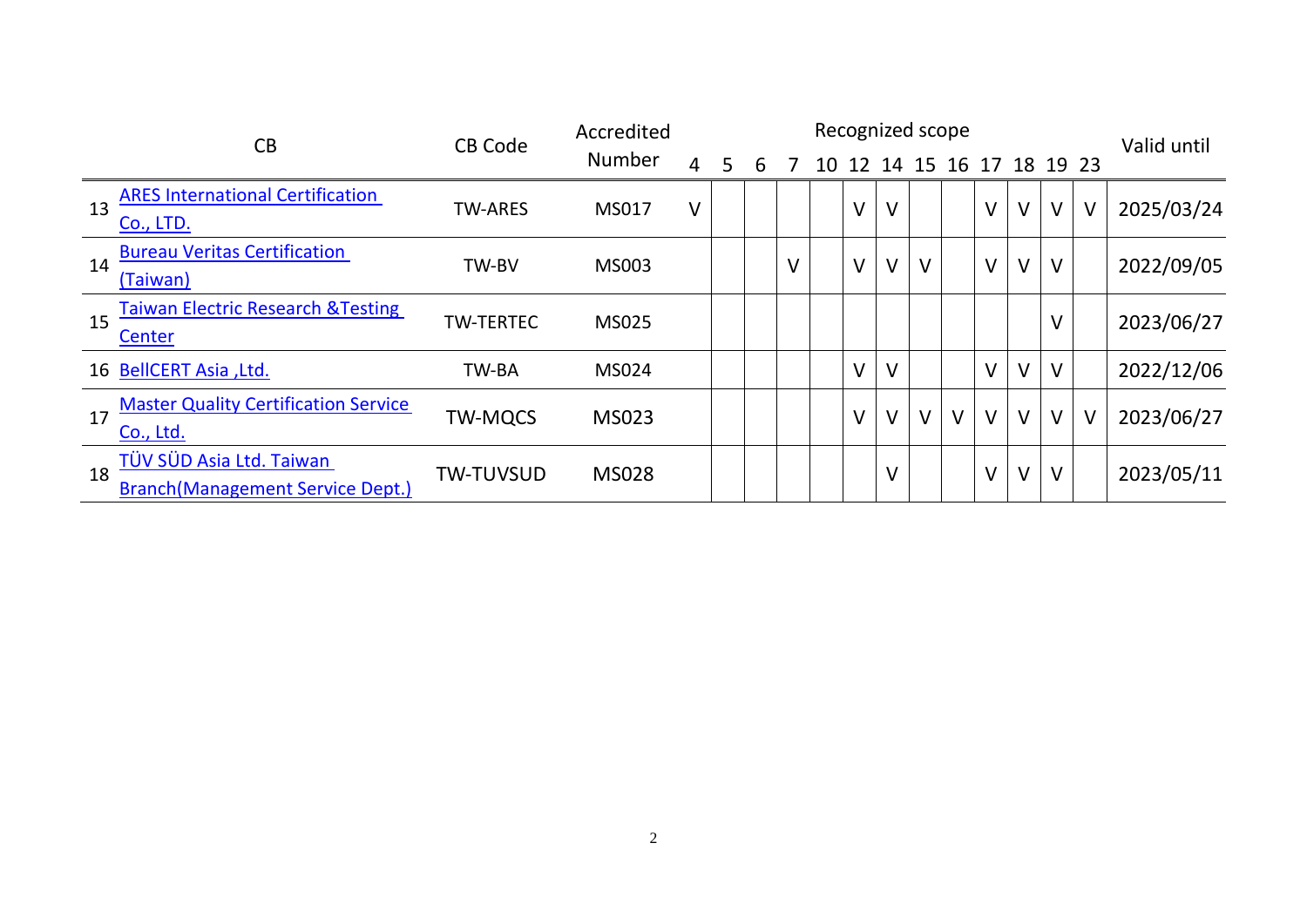#### <span id="page-2-0"></span>**1. SGS Taiwan Ltd.**

Recognized scope:

- 04. Textiles and textile products;
- 06. Wood and wood products;
- 07. Pulp, paper and paper products;
- 12. Chemicals, chemical products and fibers;
- 14. Rubber and plastic products;
- 15. Non-metallic mineral products;
- 16. Concrete, cement, lime, plaster etc;
- 17. Basic and fabricated metals;
- 18. Machinery and equipment;
- 19. Electrical and optical equipment; and
- 23. Manufacturing not elsewhere classified.

## Off-Site(s) included/Address

Taichung Office/ No.2, 41th Rd. Taichung Industrial Park, Taichung 40768, Taiwan, R.O.C.

Kaohsiung Branch/ No.61, Kai-Fa Road, Nanzih Export Processing Zone 81170, Kaohsiung, Taiwan, R.O.C.

Valid until: 2025/4/1

## <span id="page-2-1"></span>**2. DQS Taiwan Inc**

Recognized scope:

- 12. Chemicals, chemical products and fibers;
- 14. Rubber and plastic products;
- 17. Basic and fabricated metals;
- 18. Machinery and equipment; and
- 19. Electrical and optical equipment.

Valid until: 2023/8/30

#### <span id="page-2-2"></span>**3. DNV Business Assurance Co., Ltd (Taiwan)**

Recognized scope:

- 04. Textiles and textile products;
- 07. Pulp, paper and paper products;
- 12. Chemicals, chemical products and fibers;
- 14. Rubber and plastic products;
- 17. Basic and fabricated metals;
- 18. Machinery and equipment; and
- 19. Electrical and optical equipment.

Valid until: 2024/12/27

## <span id="page-2-3"></span>**4. The British Standards Institution Taiwan**

Recognized scope:

- 04. Textiles and textile products;
- 05. Leather and leather products;
- 06. Wood and wood products;
- 07. Pulp, paper and paper products;
- 12. Chemicals, chemical products and fibers;
- 14. Rubber and plastic products;
- 15. Non-metallic mineral products;
- 16. Concrete, cement, lime, plaster etc;
- 17. Basic and fabricated metals;
- 18. Machinery and equipment;
- 19. Electrical and optical equipment; and
- 23. Manufacturing not elsewhere classified. Valid until: 2022/9/28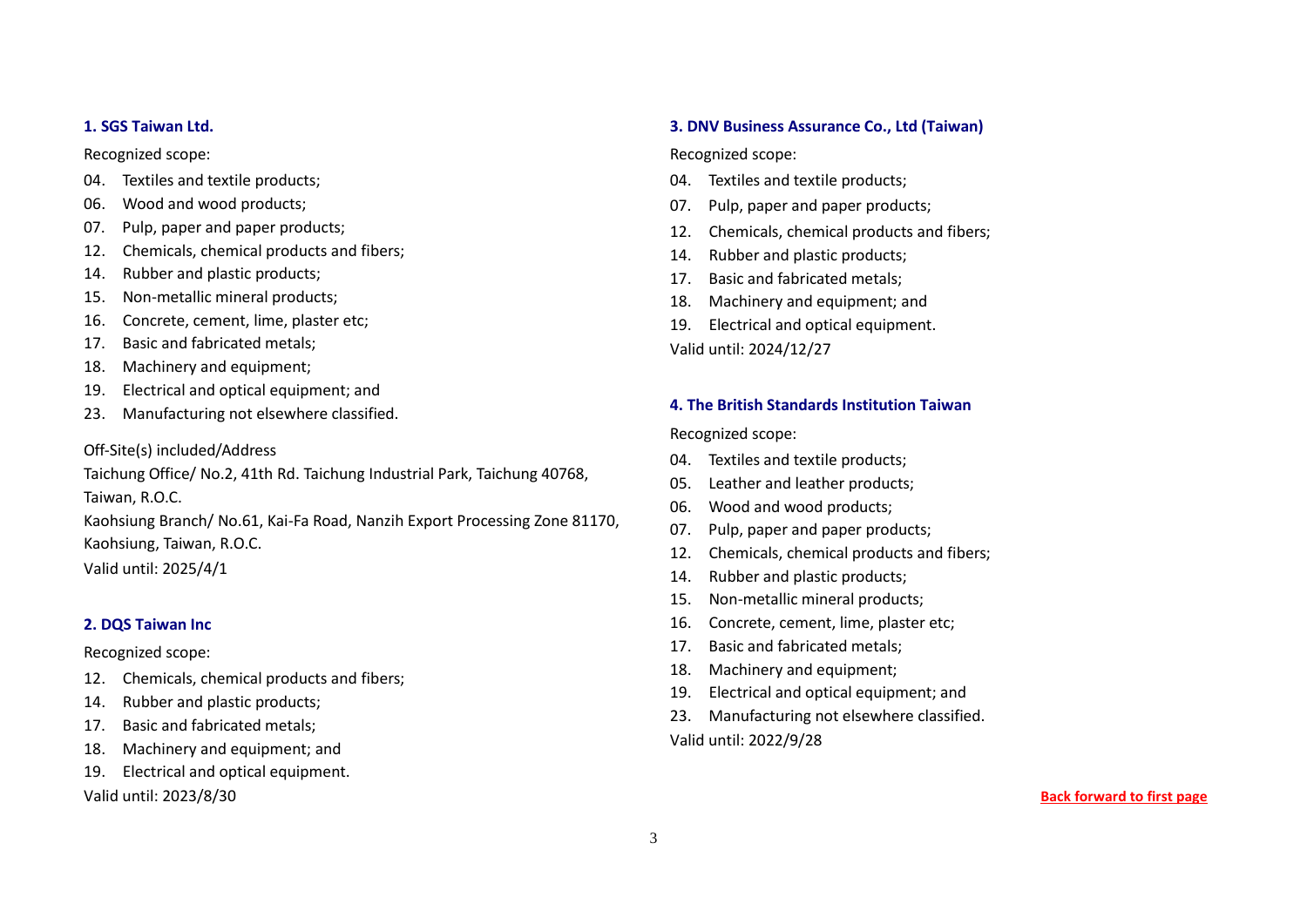### <span id="page-3-0"></span>**5. TÜV Asia Pacific Ltd.,Taiwan Branch**

Recognized scope:

- 06. Wood and wood products;
- 12. Chemicals, chemical products and fibers;
- 14. Rubber and plastic products;
- 15. Non-metallic mineral products;
- 17. Basic and fabricated metals;
- 18. Machinery and equipment; and
- 19.Electrical and optical equipment.

Valid until: 2024/12/27

## <span id="page-3-1"></span>**6. Universal Certification Service (UCS) Co., Ltd.**

Recognized scope:

- 04. Textiles and textile products;
- 06. Wood and wood products;
- 07. Pulp, paper and paper products;
- 12. Chemicals, chemical products and fibers;
- 14. Rubber and plastic products;
- 15. Non-metallic mineral products;
- 16. Concrete, cement, lime, plaster etc;
- 17. Basic and fabricated metals;
- 18. Machinery and equipment;
- 19. Electrical and optical equipment; and
- 23. Manufacturing not elsewhere classified. Valid until: 2022/7/28

#### **7. Lloyd's Register Inspection Ltd. Taiwan Branch**

Recognized scope:

- 14. Rubber and plastic products;
- 17. Basic and fabricated metals;
- 18. Machinery and equipment; and
- 19. Electrical and optical equipment. Valid until: 2023/10/15

### <span id="page-3-2"></span>**8. AFNOR International (Asia), Ltd.**

Recognized scope:

- 06. Wood and wood products;
- 07. Pulp, paper and paper products;
- 12. Chemicals, chemical products and fibers;
- 14. Rubber and plastic products;
- 15. Non-metallic mineral products;
- 16. Concrete, cement, lime, plaster etc;
- 17. Basic and fabricated metals;
- 18. Machinery and equipment;
- 19. Electrical and optical equipment; and
- 23. Manufacturing not elsewhere classified.

Valid until: 2022/7/4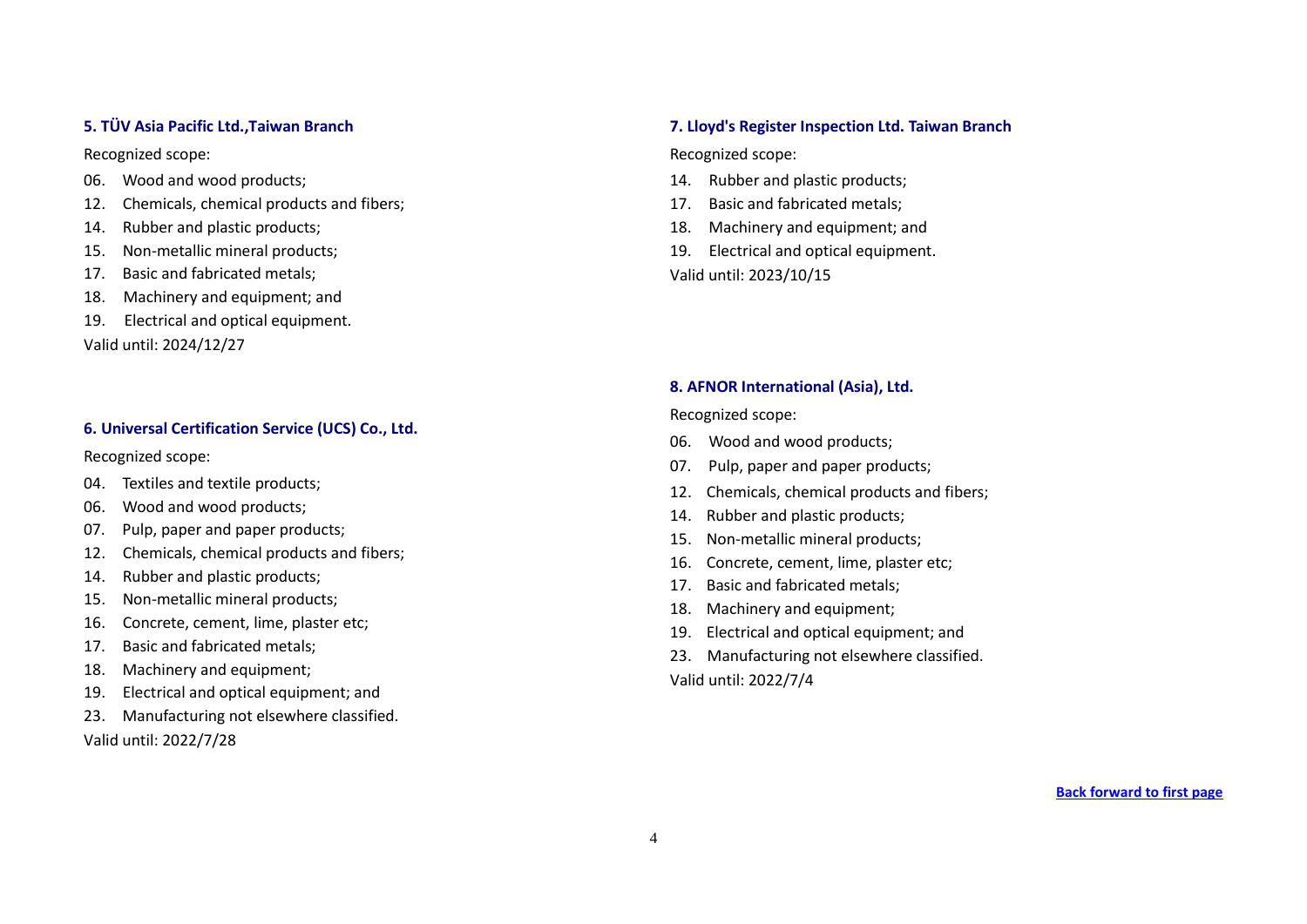#### <span id="page-4-0"></span>**9. TÜV Rheinland Taiwan Ltd.**

Recognized scope:

- 04. Textiles and textile products;
- 05. Leather and leather products;
- 06. Wood and wood products;
- 12. Chemicals, chemical products and fibers;
- 14. Rubber and plastic products;
- 15. Non-metallic mineral products;
- 16. Concrete, cement, lime, plaster etc;
- 17. Basic and fabricated metals;
- 18. Machinery and equipment; and
- 19. Electrical and optical equipment; and
- 23. Manufacturing not elsewhere classified. Valid until: 2024/05/26

### **10. Mental Industries Research & Development Centre**

Recognized scope:

- 04. Textiles and textile products;
- 05. Leather and leather products;
- 06. Wood and wood products;
- 07. Pulp, paper and paper products;
- 10. Manufacture of coke and refined petroleum products;
- 12. Chemicals, chemical products and fibers;
- 14. Rubber and plastic products;
- 15. Non-metallic mineral products;
- 16. Concrete, cement, lime, plaster etc;
- 17. Basic and fabricated metals;
- 18. Machinery and equipment;
- 19. Electrical and optical equipment; and
- 23. Manufacturing not elsewhere classified.

Valid until: 2024/7/7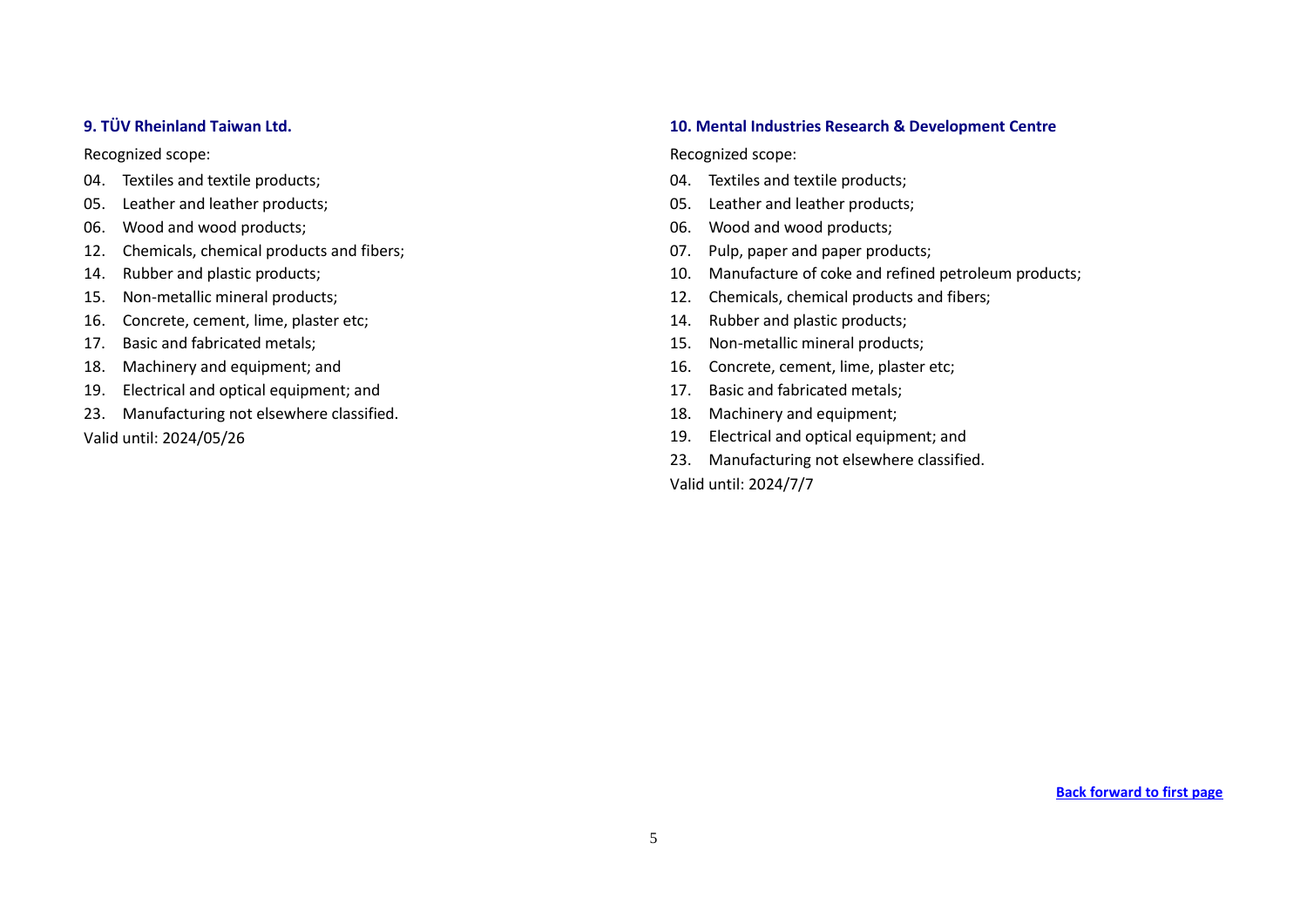#### <span id="page-5-0"></span>**11. Taiwan Testing and Certification Center**

Recognized scope:

- 04. Textiles and textile products;
- 05. Leather and leather products;
- 07. Pulp, paper and paper products;
- 12. Chemicals, chemical products and fibers;
- 14. Rubber and plastic products;
- 15. Non-metallic mineral products;
- 16. Concrete, cement, lime, plaster etc;
- 17. Basic and fabricated metals;
- 18. Machinery and equipment; and
- 19. Electrical and optical equipment. Valid until: 2024/9/24

#### <span id="page-5-1"></span>**12. United Registrar of Systems Taiwan Ltd.**

Recognized scope:

- 07. Pulp, paper and paper products;
- 12. Chemicals, chemical products and fibers;
- 17. Basic metals and fabricated metal products;
- 18. Machinery and equipment; and
- 19. Electrical and optical equipment.

Valid until: 2024/09/27

#### <span id="page-5-2"></span>**13. ARES International Certification Co., LTD.**

Recognized scope:

- 04. Textiles and textile products;
- 12. Chemicals, chemical products and fibers;
- 14. Rubber and plastic products;
- 17. Basic and fabricated metals;
- 18. Machinery and equipment;
- 19. Electrical and optical equipment; and
- 23. Manufacturing not elsewhere classified. Valid until: 2025/3/24

**14. Bureau Veritas Certification (Taiwan)**

Recognized scope:

- 07. Pulp, paper and paper products;
- 12. Chemicals, chemical products and fibers;
- 14. Rubber and plastic products;
- 15. Non-metallic mineral products;
- 17. Basic and fabricated metals;
- 18. Machinery and equipment; and
- 19. Electrical and optical equipment.

Valid until: 2022/9/5

**[Back forward to first page](#page-0-0)**